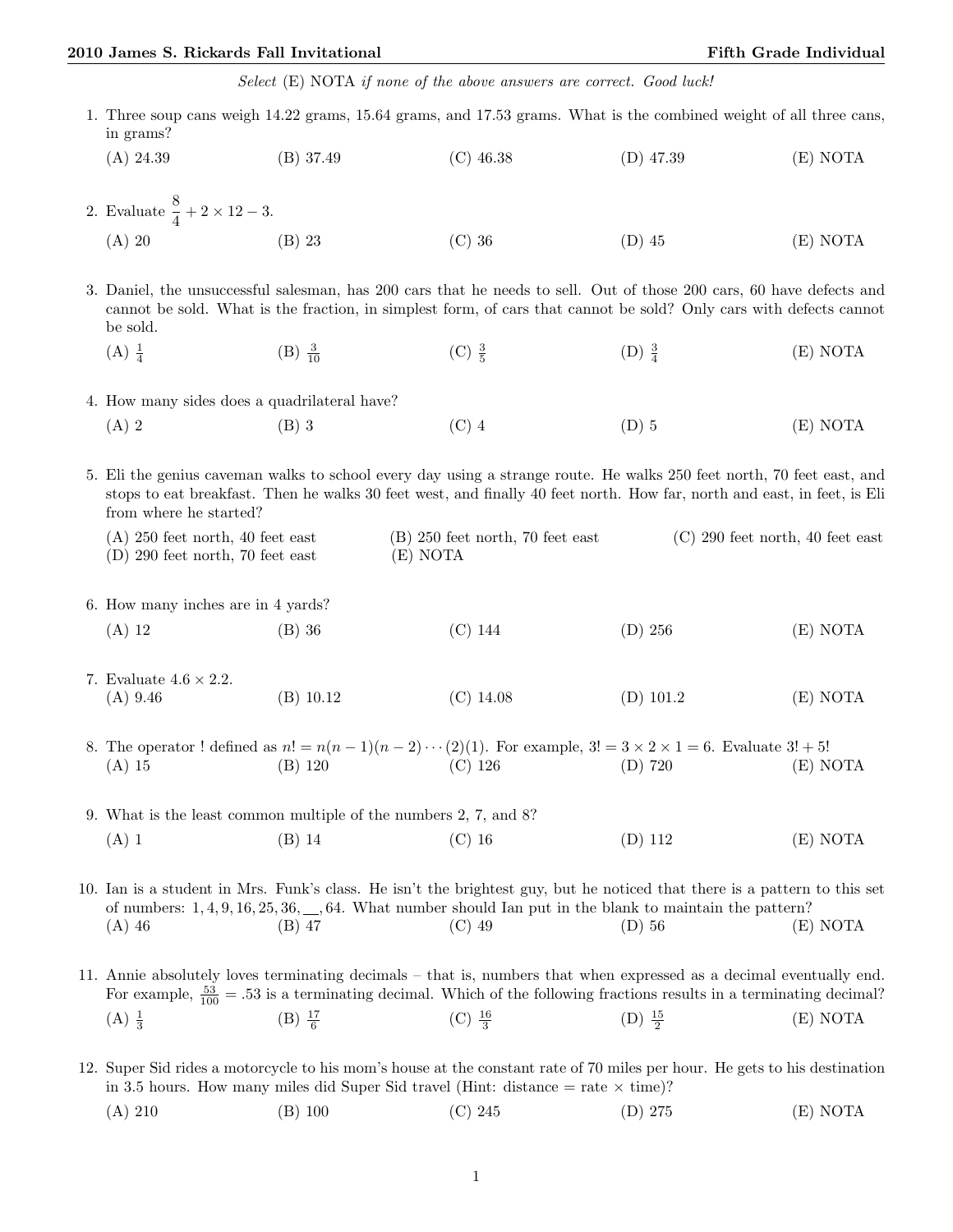|                                                                         | 2010 James S. Rickards Fall Invitational                                                                                                                                                                                                          |                                                                                                                                                                                                                                                                                                                                                              |                    |                    | Fifth Grade Individual |  |
|-------------------------------------------------------------------------|---------------------------------------------------------------------------------------------------------------------------------------------------------------------------------------------------------------------------------------------------|--------------------------------------------------------------------------------------------------------------------------------------------------------------------------------------------------------------------------------------------------------------------------------------------------------------------------------------------------------------|--------------------|--------------------|------------------------|--|
| 13. Evaluate the expression $3z^2 + 4x - 7$ where $x = 2$ and $z = 5$ . |                                                                                                                                                                                                                                                   |                                                                                                                                                                                                                                                                                                                                                              |                    |                    |                        |  |
|                                                                         | $(A)$ 25                                                                                                                                                                                                                                          | $(B)$ 31                                                                                                                                                                                                                                                                                                                                                     | $(C)$ 76           | $(D)$ 113          | (E) NOTA               |  |
|                                                                         |                                                                                                                                                                                                                                                   |                                                                                                                                                                                                                                                                                                                                                              |                    |                    |                        |  |
|                                                                         |                                                                                                                                                                                                                                                   |                                                                                                                                                                                                                                                                                                                                                              |                    |                    |                        |  |
|                                                                         | 14. Simplify the fraction: $\frac{\left(\frac{2}{3}\right)}{\left(\frac{1}{8}\right)}$                                                                                                                                                            |                                                                                                                                                                                                                                                                                                                                                              |                    |                    |                        |  |
|                                                                         |                                                                                                                                                                                                                                                   |                                                                                                                                                                                                                                                                                                                                                              |                    |                    |                        |  |
|                                                                         | $(A) \frac{1}{12}$                                                                                                                                                                                                                                | $(B) \frac{1}{11}$                                                                                                                                                                                                                                                                                                                                           | (C) $\frac{8}{3}$  | (D) $\frac{16}{3}$ | (E) NOTA               |  |
|                                                                         | 15. What is the range for the following data set: $\{13, 15, 19, 15, 24, 13, 17, 20, 9, 16\}$ (Hint: The range is the largest<br>element minus the smallest element)?                                                                             |                                                                                                                                                                                                                                                                                                                                                              |                    |                    |                        |  |
|                                                                         | $(A)$ 13                                                                                                                                                                                                                                          | $(B)$ 15                                                                                                                                                                                                                                                                                                                                                     | $(C)$ 16.1         | $(D)$ 24           | (E) NOTA               |  |
|                                                                         | 16. What is the sum of the average and the mode for the following data set: $\{8, 4, 2, 13, 7, 5, 12, 4, 3, 9\}$ ?                                                                                                                                |                                                                                                                                                                                                                                                                                                                                                              |                    |                    |                        |  |
|                                                                         | $(A)$ 10.7                                                                                                                                                                                                                                        | $(B)$ 6.5                                                                                                                                                                                                                                                                                                                                                    | $(C)$ 4            | $(D)$ 2.7          | (E) NOTA               |  |
|                                                                         |                                                                                                                                                                                                                                                   |                                                                                                                                                                                                                                                                                                                                                              |                    |                    |                        |  |
|                                                                         |                                                                                                                                                                                                                                                   | 17. MMCDXXIII is the Roman numeral form of what number?                                                                                                                                                                                                                                                                                                      |                    |                    |                        |  |
|                                                                         | $(A)$ 2, 600, 023                                                                                                                                                                                                                                 | $(B)$ 1, 453                                                                                                                                                                                                                                                                                                                                                 | $(C)$ 2,650        | $(D)$ 2, 423       | (E) NOTA               |  |
|                                                                         | 18. What is the circumference of the circle with a radius of 4? Use the approximation $\pi \approx 3$ .                                                                                                                                           |                                                                                                                                                                                                                                                                                                                                                              |                    |                    |                        |  |
|                                                                         | $(A)$ 4                                                                                                                                                                                                                                           | $(B)$ 8                                                                                                                                                                                                                                                                                                                                                      | $(C)$ 12           | $(D)$ 24           | (E) NOTA               |  |
|                                                                         |                                                                                                                                                                                                                                                   |                                                                                                                                                                                                                                                                                                                                                              |                    |                    |                        |  |
|                                                                         |                                                                                                                                                                                                                                                   | 19. What is the ordered pair of the point on the line $y = \frac{4}{3}x + 8$ when $x = 6$ ?                                                                                                                                                                                                                                                                  | $(C)$ $(16, 6)$    | $(D)$ $(6, 18.6)$  |                        |  |
|                                                                         | $(A)$ 16                                                                                                                                                                                                                                          | $(B)$ $(6, 16)$                                                                                                                                                                                                                                                                                                                                              |                    |                    | (E) NOTA               |  |
|                                                                         | 20. Les is carrying a portable fish aquarium in the shape of a box. If the length of the aquarium is 11 inches, the width<br>is 7 inches, and the height is 5 inches, how much water (in cubic inches) is needed to fill the aquarium to the top? |                                                                                                                                                                                                                                                                                                                                                              |                    |                    |                        |  |
|                                                                         | $(A)$ 23                                                                                                                                                                                                                                          | $(B)$ 77                                                                                                                                                                                                                                                                                                                                                     | (C) 355            | $(D)$ 385          | (E) NOTA               |  |
|                                                                         |                                                                                                                                                                                                                                                   | 21. What is the probability of rolling an even number on a six-sided fair die, numbered 1 through 6?                                                                                                                                                                                                                                                         |                    |                    |                        |  |
|                                                                         | $(A) \frac{1}{6}$                                                                                                                                                                                                                                 | $(B) \frac{1}{3}$                                                                                                                                                                                                                                                                                                                                            | (C) $\frac{1}{2}$  | (D) $\frac{2}{3}$  | (E) NOTA               |  |
|                                                                         |                                                                                                                                                                                                                                                   |                                                                                                                                                                                                                                                                                                                                                              |                    |                    |                        |  |
|                                                                         | 22. Bill eats at the Happy Math Cafe for breakfast, lunch, and dinner. For breakfast, he can choose one of the following                                                                                                                          |                                                                                                                                                                                                                                                                                                                                                              |                    |                    |                        |  |
|                                                                         |                                                                                                                                                                                                                                                   | 3 items: bagels, doughnuts, or pancakes. For lunch, he can choose one of the following 4 items: sandwich, sub,<br>salad, or soup. For dinner, he can choose one of the following 5 items: pasta, rice, steak, burgers, and vegetables.<br>If Bill chooses one item each for breakfast, lunch, and dinner, how many different ways can he choose these meals? |                    |                    |                        |  |
|                                                                         | $(A)$ 12                                                                                                                                                                                                                                          | $(B)$ 30                                                                                                                                                                                                                                                                                                                                                     | $(C)$ 60           | $(D)$ 144          | (E) NOTA               |  |
|                                                                         |                                                                                                                                                                                                                                                   |                                                                                                                                                                                                                                                                                                                                                              |                    |                    |                        |  |
|                                                                         | 23. Linus loves blankets. Let x represents the number of blankets Linus buys. If each blanket costs \$4, and Linus pays<br>a 20% tip on each blanket, which expression shows how much money Linus will spend in total?                            |                                                                                                                                                                                                                                                                                                                                                              |                    |                    |                        |  |
|                                                                         | (A) $4x + 0.2x$                                                                                                                                                                                                                                   | $(B)$ 4.8x                                                                                                                                                                                                                                                                                                                                                   | (C) $4x + 0.2(4x)$ | (D) $0.2(4x)$      | (E) NOTA               |  |
|                                                                         |                                                                                                                                                                                                                                                   |                                                                                                                                                                                                                                                                                                                                                              |                    |                    |                        |  |

- 24. Find the value of x in the equation  $-22x = 88$ .
	- (A) −4 (B) −3 (C) 3 (D) 4 (E) NOTA